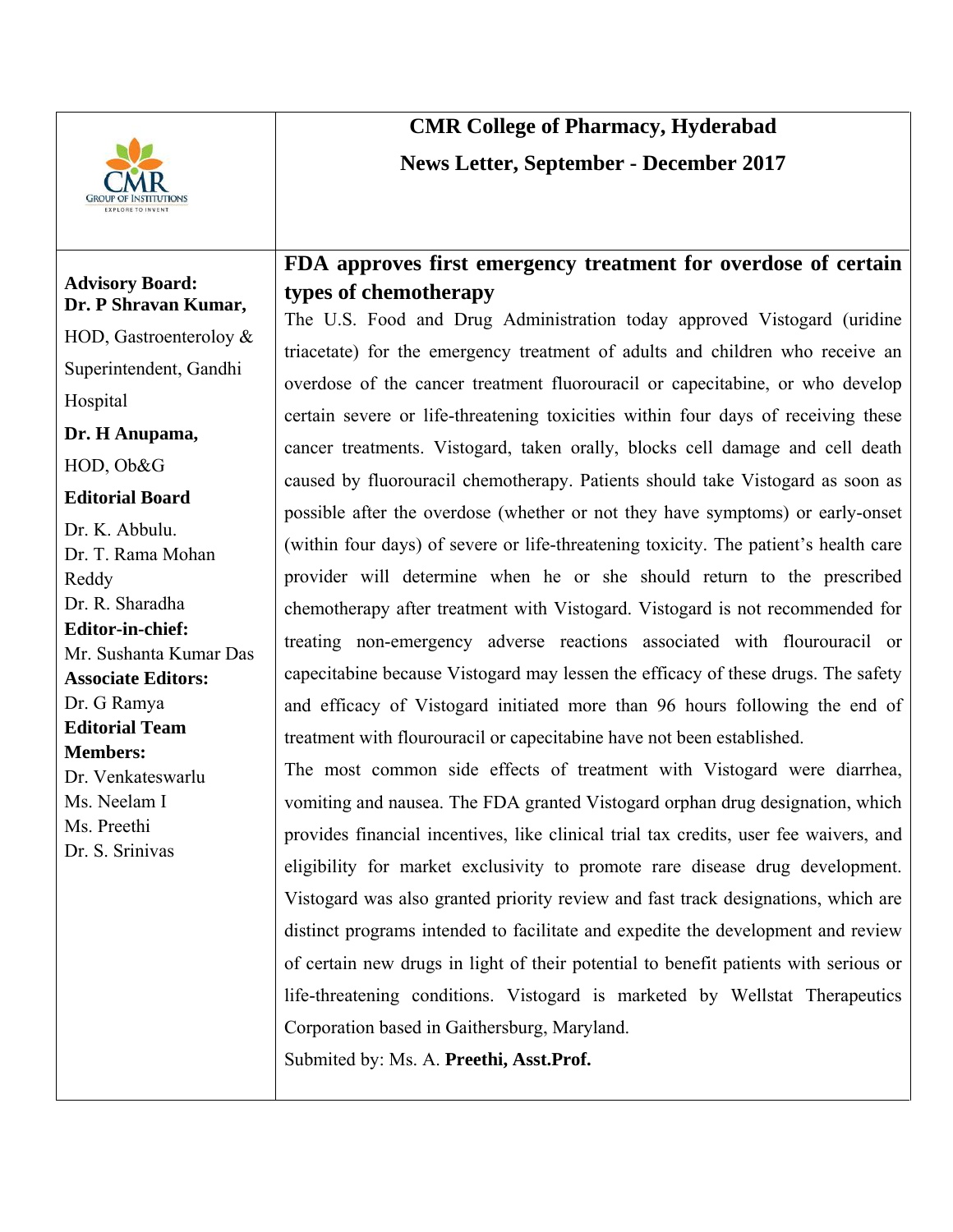#### **Physics of Tablet Compression – An Overview**

Compaction, an essential manufacturing step in the manufacture of tablets, includes compression i.e.,volume reduction and particle rearrangement and consolidation i.e., interparticulate bond formation. The success of the compaction process depends not only on the physico-technical properties of drugs and excipients, especially their deformation behavior, but also on the choice of instrument settings with respect to rate and magnitude of force transfer.

Compaction is an integral step for the manufacture of tablets and represents one of the most important unit operations in the pharmaceutical industry because physical and mechanical properties of the tablets, such as density or strength ,hardness, friability , are determined during this process. Dosage form integrity and bioavailability is related to the tablet compression process. The study of compression physics is of special interest in cases of high-dose poorly compressible drugs that exhibit nonlinear relationship between compression force and tablet tensile strength. These show a susceptibility towards tableting problems such as capping, lamination, sticking, and picking during scaleup on high-speed tableting machines.. The identification of tableting-related problems and establishing their relation with compaction parameters such as compaction force, punch displacement, porosity, and tensile strength, helps in understanding such complications and minimize them.

Complete understanding of compaction physics still eludes, many variables such as inherent deformation behavior of drugs/excipients, solid-state properties, and process parameters known to affect the final attributes of tablets. A complete understanding of variables of compaction process, can help a pharmaceutical scientist to design optimum formulation devoid of problems such as capping, lamination, picking, and sticking. The compactibility of the drugs, especially in case of high dose systems, is critical for successful manufacturing of tablets.

Submitted by: **Mr. Suresh Kumar, 4th year B. Pharm.**

# **Plantibodies**

Antibodies are essential part of vertebrates' adaptive immune system; they can now be produced by transforming plants with antibody-coding genes from mammals/humans. Plants are the major sources of earth and can produce antibodies which can be used for human use without any interaction of any types so we explore plant proteins for formation of antibodies for human purpose. Although plants do not naturally make antibodies, the plant-derived antibodies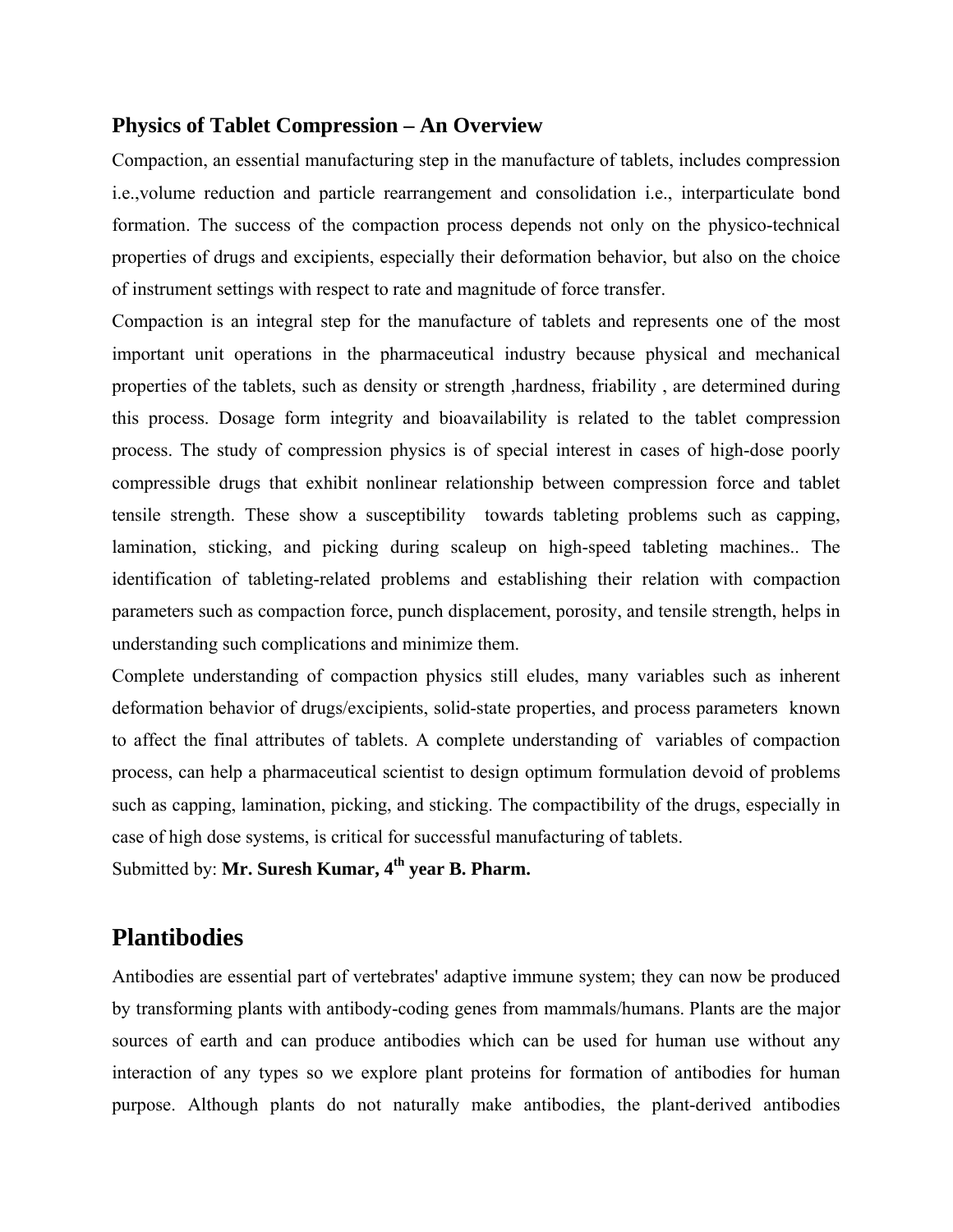(plantibodies) have been shown to function in the same way as mammalian antibodies. Around 1990, plants were first considered as a potential host for producing antibodies and the word "plantibody" was coined. These plantibodies are formed by various methods like conventional method, cell tissue culture method, breeding and sexual crossing, transgenic seeds, targeting and compartmentalizing. These are further purified by various methods like filtration, chromatography, diafiltration, immunofluorescence, polymer fusion and further evaluated by RIA (Radioimmunoassay), ELISA (Enzyme linked immunosorbant assay), immunofluorescence, southern blot analysis, western blot analysis, northern blot analysis. We have also cited various applications of plant antibody here. Antibodies can be expressed in plants as either full-length molecules or as smaller fragments. In essence, a plantibody is an antibody produced by genetically modified plants. Antibodies, originally derived from animals, are produced in plants by transforming the latter with animal antibody genes.

The cost of antibodies produced by plants is substantially less than that from their animal counterparts. Secondly, plants are less likely to introduce adventitious human or animal pathogens compared to mammalian cells or transgenic animals, thus reducing screening costs for viruses, prions and bacterial toxins. Unlike bacterial and other prokaryotic systems, plants share a similar endomembrane system and secretory pathway with human cells. They do not trigger immune responses which animal antibodies are prone to doing when exposed to foreign/non-self agents and they also produce a relatively high yield of antibodies in a comparatively shorter time. Additionally, plants are capable of synthesizing and assembling virtually any kind of antibody molecule, ranging from the smallest antigen-binding domains and fragments to full-length and even, multimeric antibodies.

Several works have shown that soybeans, tobacco, potatoes, corn, alfalfa and similar crops are promising alternative for the production of recombinant therapeutic proteins. Leafy crops such as tobacco and alfalfa generally have the greatest biomass yields per hectare, because they can be cropped several times a year. Nonetheless, tobacco has proven to be a favorite preference as it offers numerous advantages over other plants as a host system. Tobacco grows quickly and through numerous tests, has been shown to produce comparatively large amounts of antibodies. Additionally, tobacco is a non-food/non-feed crop, which means that if grown in a greenhouse, the use of tobacco as a host would eliminate the small chance of crosscontamination.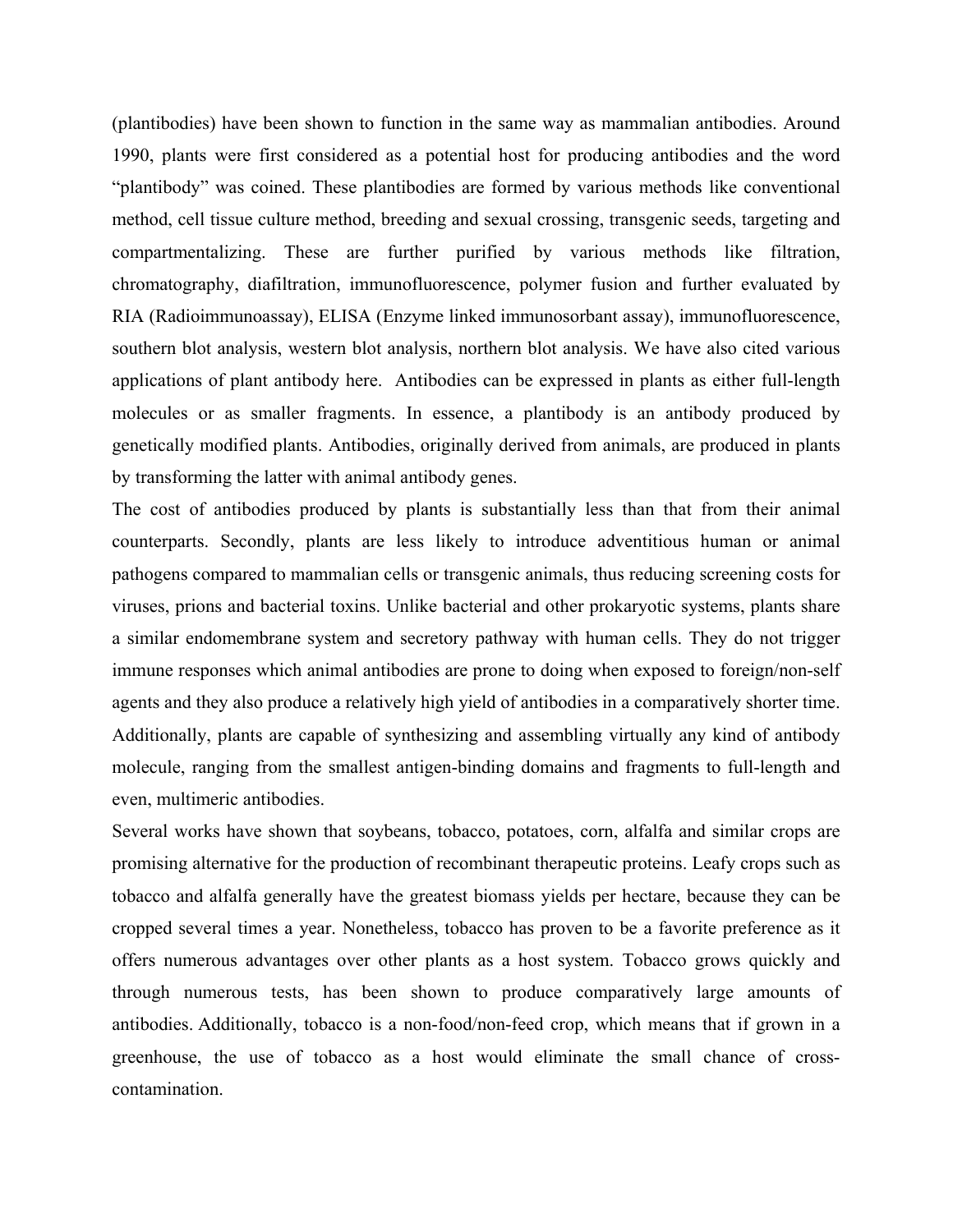Lastly, this important biotechnological breakthrough should be embraced in India where there is great diversity of crops and plants that can be readily explored by the pharmaceutical industry for therapeutic, immunoprophylactic, improved livestock productivity and other purposes. Submitted by: **Dr. Ch. S. Vijayavani, Assoc. Prof.** 

#### **PROGERIA**

Progeria is an extremely rare genetic disorder in which symptoms resembling aspects of aging are manifested at a very early age. Progeria is one of several progeroid syndromes. Those born with progeria typically live to their mid-teens to early twenties. It is a genetic condition that occurs as a new mutation, and is rarely inherited, as carriers usually do not live to reproduce. Although the term progeria applies strictly speaking to all diseases characterized by premature aging symptoms, and is often used as such, it is often applied specifically in reference to Hutchinson–Gilford progeria syndrome (HGPS).

Progeria was first described in 1886 by Jonathan Hutchinson. It was also described independently in 1897 by Hastings Gilford.The condition was later named Hutchinson–Gilford progeria syndrome. The word *progeria* comes from the Greek words "pro" (πρό), meaning "before" or "premature", and "gēras" , meaning "old age". Scientists are interested in progeria partly because it might reveal clues about the normal process of aging.

Children with progeria usually develop the first symptoms during their first few months of life. The earliest symptoms may include a failure to thrive and a localized scleroderma-like skin condition. As a child ages past infancy, additional conditions become apparent usually around 18–24 months. Limited growth, full-body alopecia (hair loss), and a distinctive appearance (a small face with a shallow recessed jaw, and a pinched nose) are all characteristics of progeria. Signs and symptoms of this progressive disease tend to become more marked as the child ages. Later, the condition causes wrinkled skin, atherosclerosis, kidney failure, loss of eyesight, and cardiovascular problems. Scleroderma, a hardening and tightening of the skin on trunk and extremities of the body, is prevalent. People diagnosed with this disorder usually have small, fragile bodies, like those of elderly people. The face is usually wrinkled, with a larger head in relation to the body, a narrow face and a beak nose. Prominent scalp veins are noticeable (made more obvious by alopecia), as well as prominent eyes. Musculoskeletal degeneration causes loss of body fat and muscle, stiff joints, hip dislocations, and other symptoms generally absent in the non-elderly population. Individuals usually retain typical mental and motor development.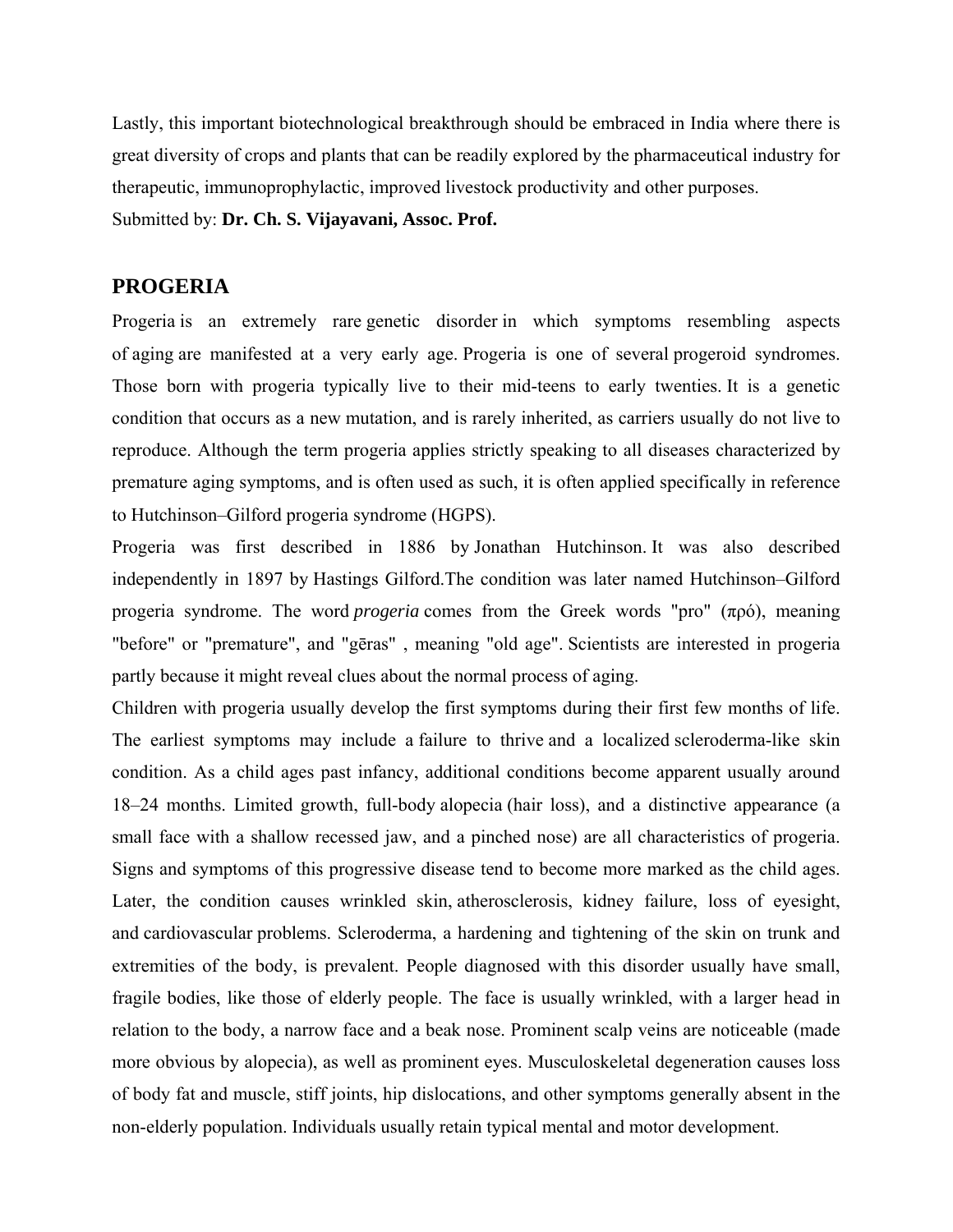No treatment has yet proven effective. Most treatment options have focused on reducing complications (such as [cardiovascular disease\)](https://en.wikipedia.org/wiki/Cardiovascular_disease) with [coronary artery bypass surgery](https://en.wikipedia.org/wiki/Coronary_artery_bypass_surgery) and lowdose [aspirin.](https://en.wikipedia.org/wiki/Aspirin)

[Growth hormone treatment](https://en.wikipedia.org/wiki/Growth_hormone_treatment) has been attempted. The use of [Morpholinos](https://en.wikipedia.org/wiki/Morpholino) has also been attempted in mice and cell cultures in order to reduce progerin production. Antisense Morpholino oligonucleotides specifically directed against the mutated exon 11–exon 12 junction in the mutated pre-mRNAs were used.

Pharmacy as a profession started in India in the early 20th Century. Since then, it has undergone many changes educationally and

professionally. Unfortunately, pharmacists in India have been reduced to selling medicines, unlike the West, where the pharmacist is responsible for dispensing medicines prescribed by the physician, and advising patients about their judicious administration. To be at par with their Western counterparts, the Indian educational and pharmacy practicing standards require extensive revision. This change would enhance the profile of pharmacists and enable them to be an integral part of the health care system. In the future, innovations in the discovery and development of newer drugs and dosage forms will be used and personalized pharmacotherapy will be propagated. The future pharmacist has to be aware of these developments to advise the physician and the patient and to be a competent partner in the health care team. Simultaneously, the drug regulatory authorities in India and medical professionals have to recognize the contribution of the pharmacist to society. Only then will the noble pharmacy profession be able to reach the level of greatness it deserves.

Submitted by: **V. V. Rajesham. Asst. Prof.** 

#### **Mossy Brain Cells Linked to Memory Loss and Seizures**

A small group of cells in the brain can have a big effect on seizures and memory in a mouse model of epilepsy. According to a new study in Science, loss of mossy cells may contribute to convulsive seizures in temporal lobe epilepsy (TLE) as well as memory problems often experienced by people with the disease. The study was funded by the National Institute of Neurological Disorders and Stroke (NINDS), part of the National Institutes of Health.

The role of mossy cells in epilepsy has been debated for decades. This study reveals how critical these cells are in the disease, and the findings suggest that preventing loss of mossy cells or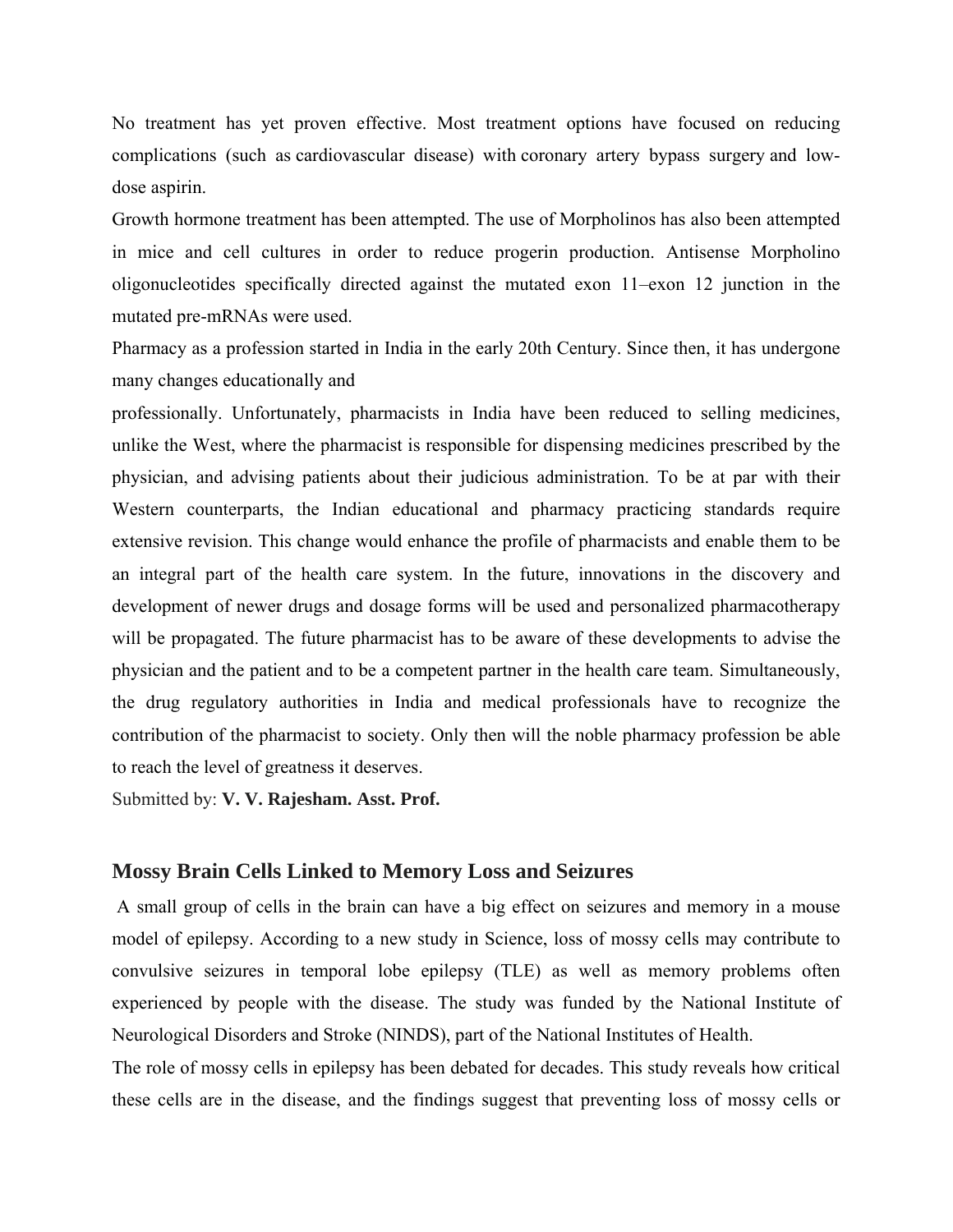finding ways to activate them may be potential therapeutic targets," said Vicky Whittemore, Ph.D., program director at NINDS.

This study would not have been possible without the rapid advancement of technology, thanks in part to the BRAIN Initiative, which has encouraged scientists to develop innovative instruments and new ways to look at the brain," said Dr. Soltesz. "It's remarkable that we can manipulate specific brain cells in the hippocampus of a mouse. Using 21st century tools brings us closer than ever to unlocking the mysteries behind this debilitating disease.

his was the first time we were able to show specifically that mossy cell activity can control convulsive seizures," said Anh Bui, an M.D., Ph.D. student at the University of California-Irvine, and first author of the paper. "These mice were missing most of their mossy cells, yet we were able to see effects just by manipulating the small number of surviving cells.

he epileptic mice had trouble with spatial memory tasks but their ability to recognize objects was unaffected. In addition, turning off mossy cells in healthy mice also led to problems with spatial memory in those animals. These findings suggest that a decrease in mossy cells may lead to convulsive seizures as well as memory deficits.

More research is needed to further understand the role of mossy cells in seizure progression as well as their effects early in the disease.

Submitted by: **Dr. Ramya Naidu, Asst. Prof.**

#### **Stem Cells using to Create Functioning Kidney Tissue**

Kidney glomeruli – constituent microscopic parts of the organ- were generated from human embryonic stem cells grown in plastic laboratory culture dishes containing a nutrient broth known as culture medium, containing molecules to promote kidney development. They were combined with a gel like substance, which acted as natural connective tissue – and then injected as a tiny clump under the skin of mice. After three months, an examination of the tissue revealed that nephrons: the microscopic structural and functional units of the kidney – had formed.

The new structures contained most of the constituent parts present in human nephrons – including proximal tubules, distal tubules, Bowman's capsule and Loop of Henle. Tiny human blood vessels – known as capillaries- had developed inside the mice which nourished the new kidney structures. However, the mini-kidneys lack a large artery, and without that the organ's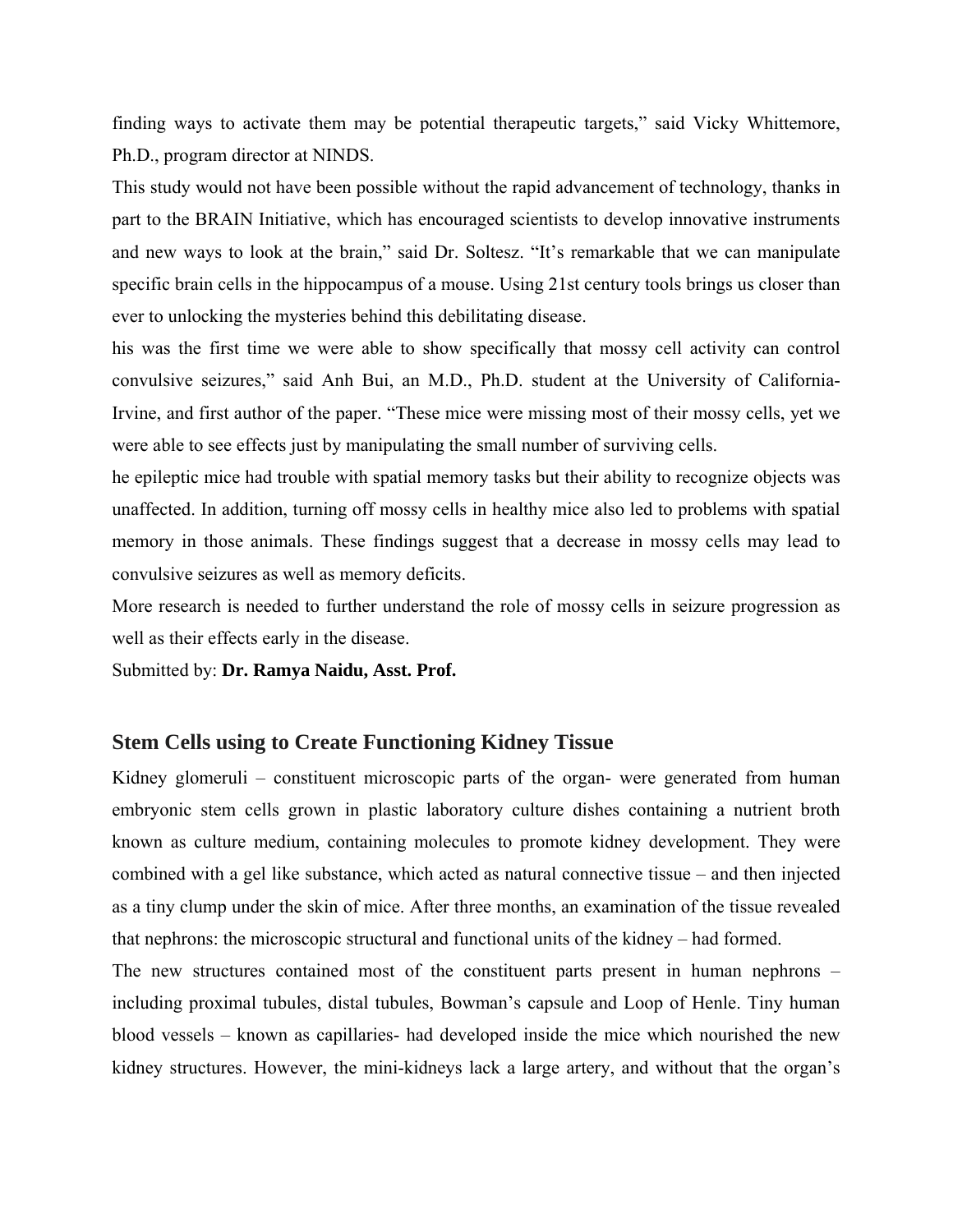function will only be a fraction of normal. So, the researchers are working with surgeons to put in an artery that will bring more blood the new kidney.

To test the functionality of the new structures, the team used  $D$ extran  $-$  a fluorescent protein which stains the urine-like substance produced when nephrons filter the blood, called glomerular filtrate. The Dextran was tracked and detected in the new structures' tubules, demonstrating that filtrate was indeed being produced and excreted as urine. have proved beyond any doubt these structures function as kidney cells by filtering blood and producing urine – though we can't yet say what percentage of function exists.

What is particularly exciting is that the structures are made of human cells which developed an excellent capillary blood supply, becoming linked to the vasculature of the mouse. Though this structure was formed from several hundred glomeruli, and humans have about a million in their kidneys – this is clearly a major advance.

Submitted by: **Mr. P. Narendra. Asst. Prof.**

# **Excess levels of Calcium in brain cells may lead to Parkinson's disease**

Parkinson's disease is one of a number of neurodegenerative diseases caused when naturally occurring proteins fold into the wrong shape and stick together with other proteins, eventually forming thin filament-like structures called amyloid fibrils. These amyloid deposits of aggregated alpha-synuclein, also known as Lewy bodies, are the sign of Parkinson's disease.

Curiously, it hasn't been clear until now what alpha-synuclein actually does in the cell: why it's there and what it's meant to do. It is implicated in various processes, such as the smooth flow of chemical signals in the brain and the movement of molecules in and out of nerve endings, but exactly how it behaves is unclear.

"Alpha-synuclein is a very small protein with very little structure, and it needs to interact with other proteins or structures in order to become functional, which has made it difficult to study," said senior author Dr Gabriele Kaminski Schierle from Cambridge's Department of Chemical Engineering and Biotechnology.

In neurons, calcium plays a role in the release of neurotransmitters. The researchers observed that when calcium levels in the nerve cell increase, such as upon neuronal signalling, the alphasynuclein binds to synaptic vesicles at multiple points causing the vesicles to come together. This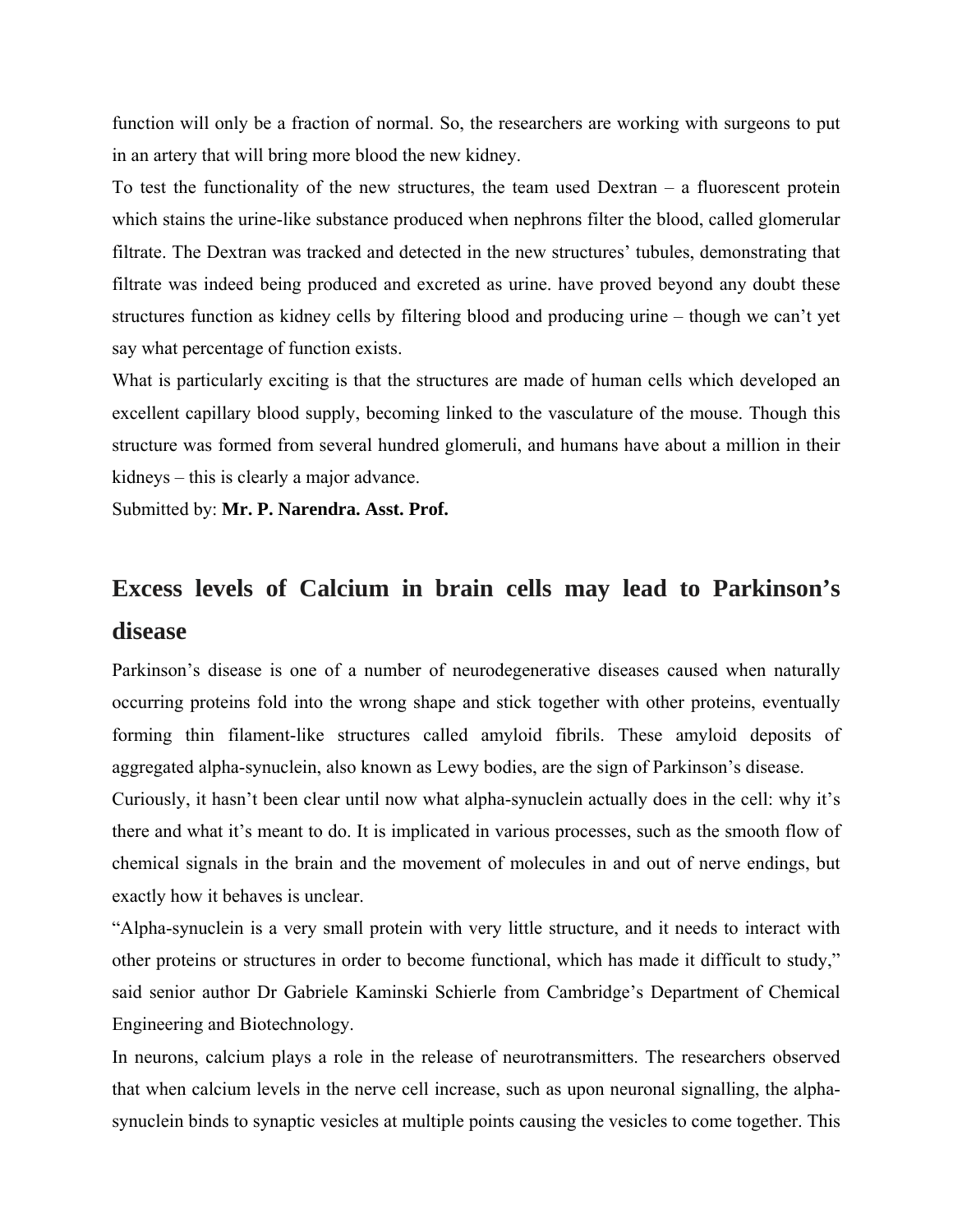may indicate that the normal role of alpha-synuclein is to help the chemical transmission of information across nerve cells.

"This is the first time we've seen that calcium influences the way alpha-synuclein interacts with synaptic vesicles

There is a fine balance of calcium and alpha-synuclein in the cell, and when there is too much of one or the other, the balance is tipped and aggregation begins, leading to Parkinson's disease.

### **Celebration of Pharmacists Day:**

CMR College of Pharmacy, celebrated  $56<sup>th</sup>$  National Pharmacy Week 2017 in grand manner on  $21<sup>st</sup>$  and  $22<sup>nd</sup>$  November 2017. On  $21<sup>st</sup>$  November program was inaugurated by Sri. Ch Gopal Reddy, Secretary & Correspondent, CMR Group of Institutions, he emphasized the role of pharmacist by creating awareness among community towards safe and effective use of medicine. Dr. K. Abbulu, Principal address the gathering and reminded the students about the role of pharmacist for common man for better therapeutics outcome achievement. Dr. S. Anand Reddy, Manager-HR, Hetero Drugs Ltd, Hyderabad was Chief Guest of the said program. Dr. Reddy mentioned about various role of pharmacist in community and encourage the students to keep themselves fit in terms of health and mind so as to provide excellent service to the patient. The celebration was continued with various competitive programs like, elocution, poster & model preparation, drawing and quiz on this year's theme.

On 22<sup>nd</sup> November celebration was continued with an awareness rally conducted within the Medchal city with this year's theme "know your medicine: ask your pharmacist". A total of 120 students and 15 faculty members participated in the rally. Students carry posters containing various awareness slogans about safe and effective use of medicine. Leaflets were also distributed highlighting the theme and importance of asking pharmacist about proper use of medicine. Circle Inspector of Medchal Police station was present on the finishing point of the rally.